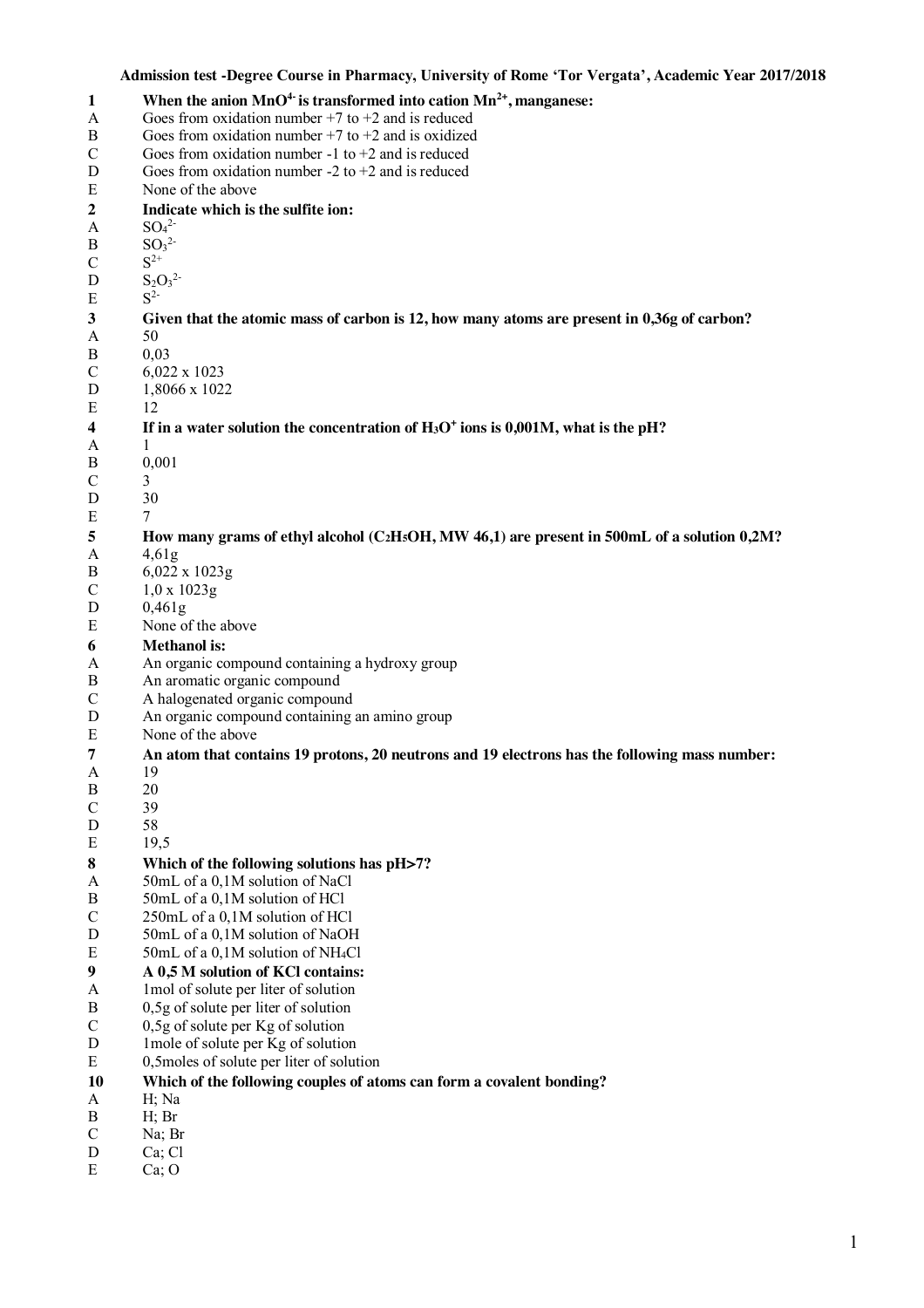**11 A** gas sample at T=0°C and P= 1 atm has volume V= 44,8 L, contains:<br>A About 1 mole A About 1 mole B About 1gram C About 2 moles D About 2grams E About 2 molecules **12 Ice and water constitute a system:**<br>A Chemically heterogeneous and phys Chemically heterogeneous and physically heterogeneous B Chemically homogeneous and physically heterogeneous C Chemically homogeneous and physically homogeneous D Chemically heterogeneous and physically homogeneous E None of the above **13 Which species can be formed upon combustion of methane (CH4)?** A Hydrogen and oxygen B Carbon and hydrogen C Propane D Methane gas E Carbon dioxide and water **14 In order to neutralize 100mL of a 0,01M solution of KOH it is necessary to add:**  $A = 0.1$ mL of H<sub>2</sub>O B 0,1mL of a 1 M solution of NaOH C 1mL of a  $10^{-2}$  M solution of HNO<sub>3</sub> D 100mL of a  $10^{-2}$  M solution of  $HNO<sub>3</sub>$ E 100mL of a 10<sup>-2</sup> M solution of NaOH **15 In order to neutralize 100ml of a10-3 M solution of HCl it is necessary to add:**   $A = 1000$ ml of H<sub>2</sub>O B 10ml of a 0.01 M solution of NaOH C 10ml of a 0.01 M solution of KCl D 1ml of a  $10^{-2}$  M solution of HNO<sub>3</sub> E 1ml of a  $10^{-2}$  M solution of NaOH **16 In eukaryotic cells, DNA occurs only in:**  A Cell nuclei, mitochondria, Golgi apparatus<br>B Mitochondria, Golgi apparatus, chloroplast B Mitochondria, Golgi apparatus, chloroplasts<br>C Cell nuclei. Ivsosomes. chloroplasts Cell nuclei, lysosomes, chloroplasts D Cell nuclei, mitochondria, chloroplasts E Mitochondria, chloroplasts, lysosomes **17 Two parents who do not exhibit phenylketonuria (PKU) have a son with PKU. Which of the following conclusions can be drawn from this situation?**  A The allele for PKU is located on the Y chromosome B PKU is a dominant trait C PKU is a recessive trait D A mutation occurred in the sperm of the father E None of the above **18 Which of the following cellular processes normally produces ATP from glucose in the absence of oxygen?**  A Krebs cycle B Glycolysis C Chemiosmosis D Calvin cycle E None of the above **19 Which of the following best describes the pathway of a protein from its manufacture to its secretion from the cell?**  A Endoplasmic reticulum  $\rightarrow$  Golgi complex  $\rightarrow$  secretory vesicle B Secretory vesicle  $\rightarrow$  endoplasmic reticulum  $\rightarrow$  Golgi complex C Secretory vesicle  $\rightarrow$  Golgi complex  $\rightarrow$  endoplasmic reticulum D Golgi complex  $\rightarrow$  endoplasmic reticulum  $\rightarrow$  secretory vesicle E None of the above **20 A person touches a hot object and immediately moves her finger away from it. Which of the following structures is the first to receive an impulse triggered by the stimulus?**  A Synapse B Ventral root ganglion C Motor neuron D Sensory neuron E None of the above

2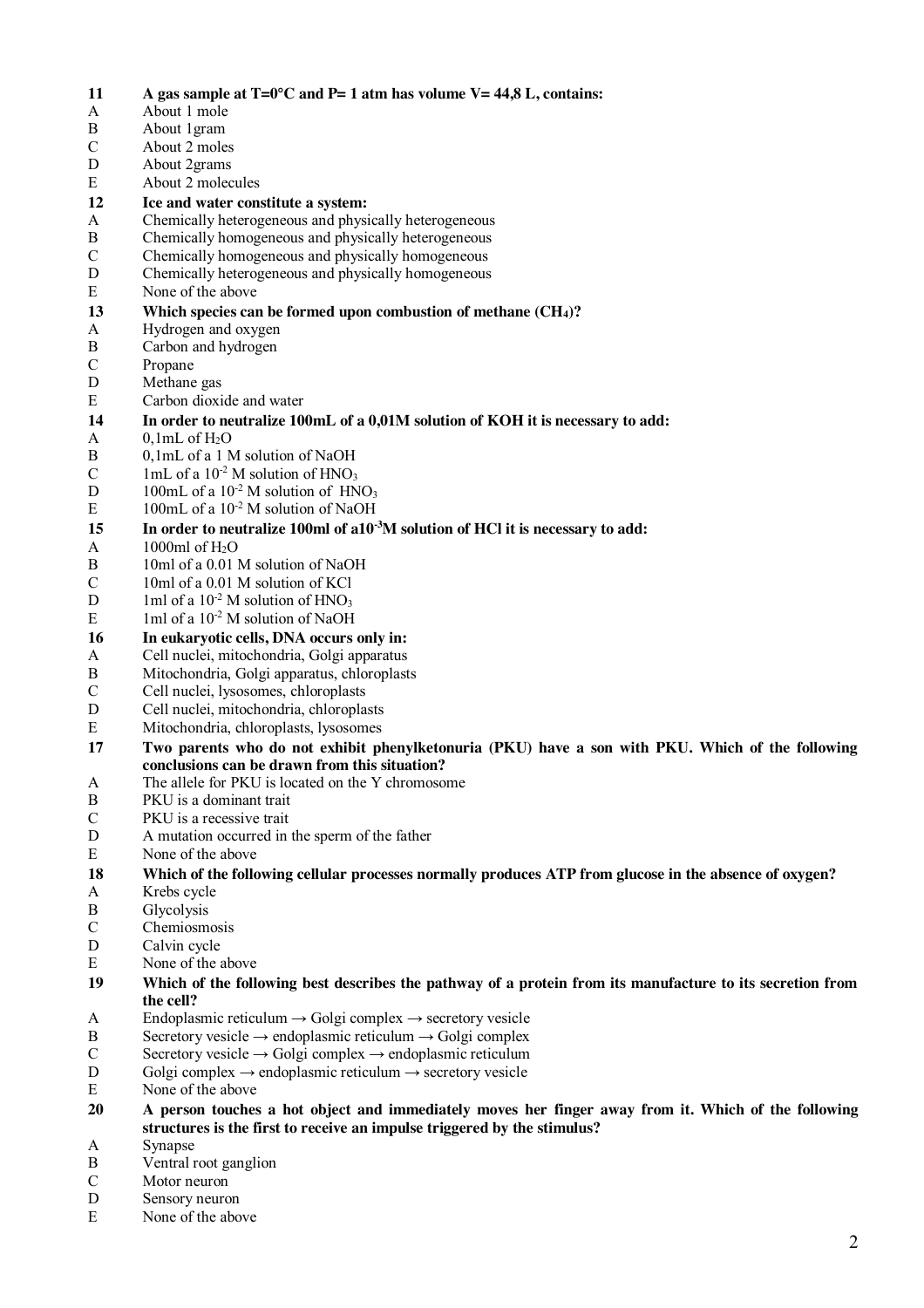- **21 The sympathetic nervous system**
- A Increases heart rate<br>B Is voluntary
- Is voluntary
- C Is activated mainly in sleep
- D Activates digestion
- E None of the above
- **22 A health disorder that results from a deficiency of thyroid hormone production in adults and is characterized by a low metabolic rate, increase in body weight and tiredness is:**
- A Hyperthyroidism
- B Goiter
- C Cretinism
- D Hypothyroidism
- E None of the above

# **23 In eukaryotic cells, protein synthesis takes place at the:**

- **Nucleus**
- B Mitochondria
- C Chloroplasts
- D Ribosomes
- E Lysosome

### **24 The four bases which form the code words for DNA are:**

- A UTAC
- B ACTU
- C AGCU
- D ATCG
- E None of the above

# **25 Prokaryotic cells are different from eukaryotic cells because prokaryotic cells:**

- Are much bigger
- B Have no cell nuclei
- C Have cell nuclei
- D Have no cell wall
- E Have mitochondria and chloroplasts

# **26 The DNA double helix is stabilized by hydrogen bonds between:** A Purine bases and complementary pyrimidine bases

- Purine bases and complementary pyrimidine bases
- B Pyrimidine bases only
- C Purine bases only
- D Molecules of deoxyribose and phosphate groups
- E Nitrogenous bases and phosphate groups

### **27 During which of the following stages of cell cycle DNA replication occurs?**

- A Early prophase
- B G1 phase
- C G2 phase
- D G0 phase
- E S phase

## **28 Which of the following statements best describes mitosis?**

- A It occurs only in the reproductive structure of organism
- B During this stage DNA is synthesized
- C It is one of the interphase stages
- D It is the division of mother cell into two daughter cells, genetically identical to each other and to their parent cell
- E It is the division of mother cell into two daughter cells, genetically different from each other and from their parent cell

# **29 Gene expression may be regulated:**

- Only during translation
- B Only during transcription
- C During transcription and translation
- D Only during replication
- E During replication and transcription
- **30 One of a series of different versions of gene is called:**
- A Genome
- B Haploid
- C Diploid
- D Allele
- E Allosome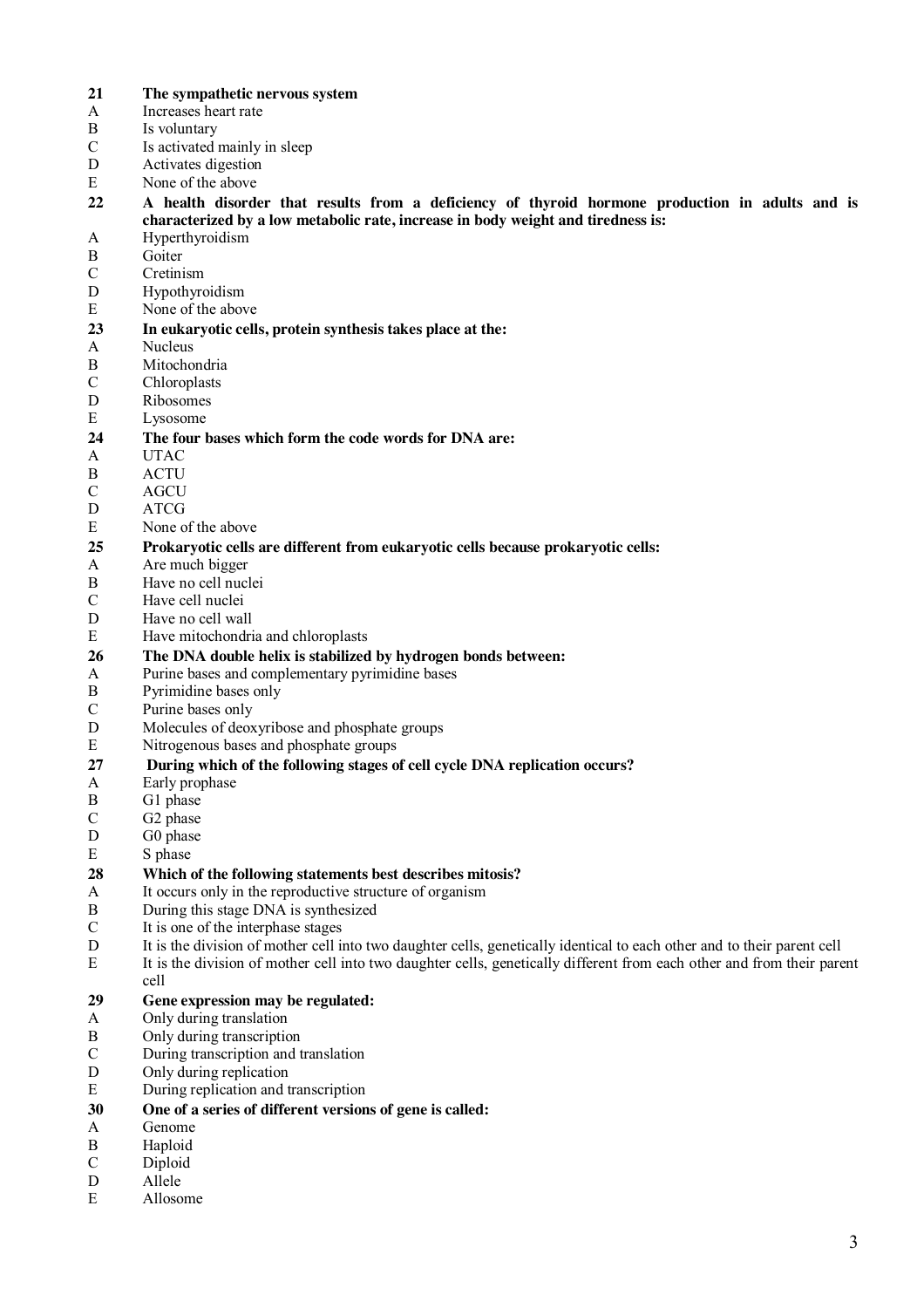- **31 Which of the following processes can decrease the genetic variation in natural populations?**
- A Recombination<br>B Immigration
- Immigration
- C Mutagenesis
- D Inbreeding
- E Hybridization
- **32 Eutrophication is the process of:**
- Vegetation succession in lakes
- B Nutrient depletion of lakes
- C Increase inflow of minerals in lakes
- D Primary succession in lakes
- E Biological renewal of aquatic ecosystems

#### **33 Which of the following types of plants tissue transport water and minerals?**

- A Phloem
- B Xylem
- C Meristem
- D Vascular cambium
- E Epidermis
- **34** Which of the following require a host cell because they are notable to make proteins on their own?<br>A Paramecium caudatum Paramecium caudatum
- B Escherichia coli
- C Influenza virus
- 
- D Saccharomyces cerevisiae
- E Euglena viridis

## **35** Which of the following is found in an unusual high proportion in cells of cardiac muscle?<br>
A Lysosomes

- Lysosomes
- B Mitochondria
- C MRNA
- D Golgi apparatus
- E Cell nucleus

# **36 Which of the following organisms conduct ethanol fermentation?**

- A Yeasts<br>B Bears
- **Bears**
- C Spiders
- D Barley
- E Mushrooms

## **37 Which of the following is the right order of the four stages of food processing?**

- Digestion, ingestion, absorption, elimination
- B Ingestion, digestion, elimination, absorption
- C Ingestion, digestion, absorption, elimination
- D Digestion, ingestion, absorption, elimination
- E Absorption, elimination, digestion, ingestion
- **38 Which hormone is produced by the placenta?**
- A Progesterone
- B Insulin
- C Thyroxin
- D Melatonin
- E None of the above
- **39 Which of the following is not characteristic for mammals?**
- Mammary glands
- B Hair
- C Cold-blooded
- D Three middle ears bones
- E Sweat glands

### **40 All of the members of a particular species that live in one area are called a(an):**

- A Biotope
- B Community
- C Ecosystem
- D Biosphere
- E Population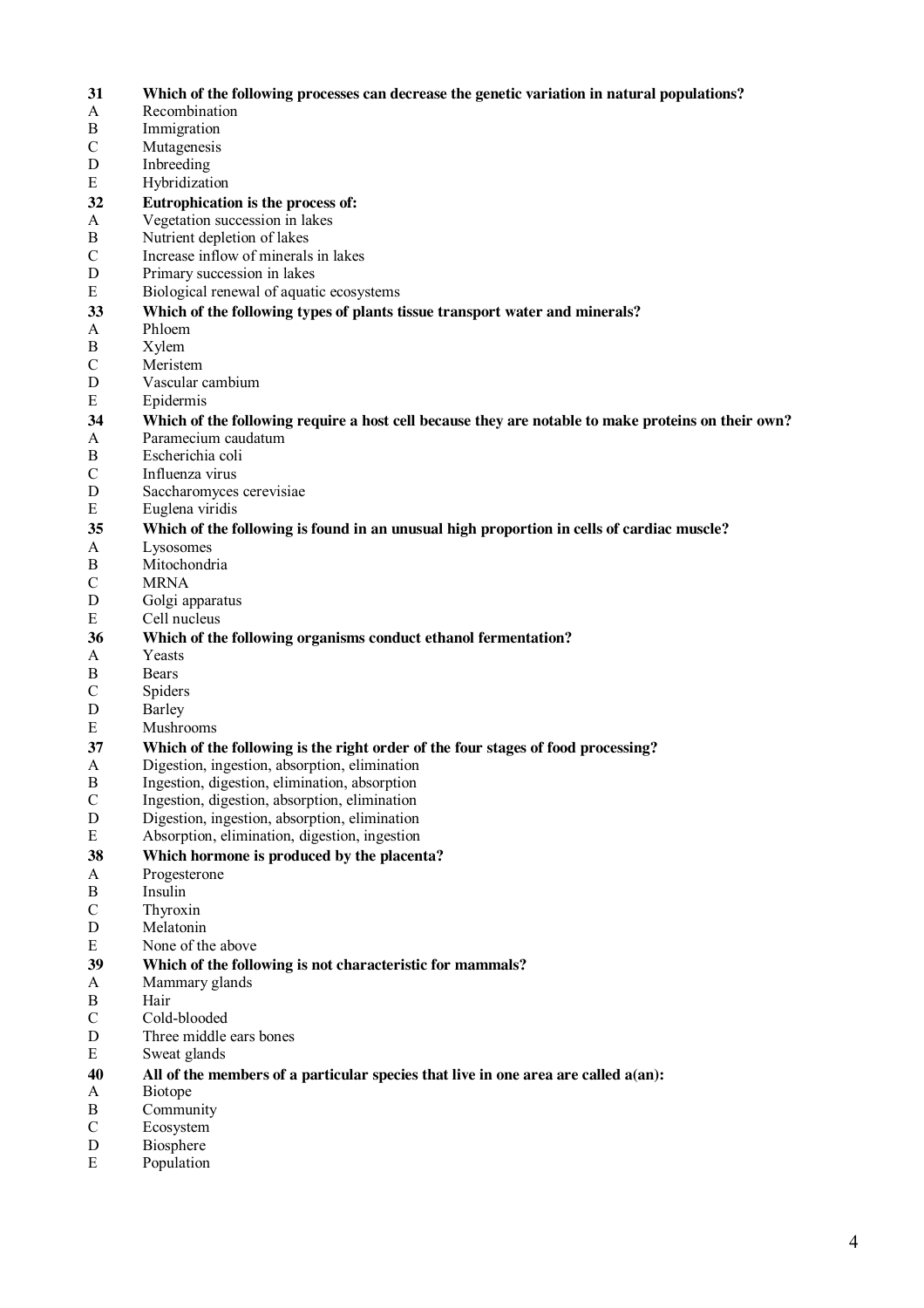**41 Consider the following inequalities:**  $(2/3)>(3/4)$ B  $(2/3) < (2/5)$ C  $z^{-1} > z^{-2}$  when z is real and  $z > 1$ D  $2 + \frac{1}{10} > 1 + \frac{11}{10}$ E None of the above **42 What is the solution of the linear system x+y=5; 2x+3y=4?** A x=1, y=1 B  $x=11, y=6$ C The linear system has infinite solutions D  $x=-11, y=6$ E The linear system has no solution **43 What is/are the correct value(s) of**  $(a + b)^2(a, b \text{ real numbers})$ **?** A  $a^2 + ab + b^2$ B  $a^2 + b^2$ C  $a^2 - b^2$ D  $a^2 + 2ab + b^2$ E  $a^2 + 2ab + b^2$ **44** Consider the equation  $4 - \sqrt{7 + \sqrt{9 + \sqrt{4 + x}}} = 0$ . Mark the correct value of x A 3660 B 46 C 567 D 68 E 5180 **45** What is/are the correct value(s) of **x** for the equation  $log_x(16) = \frac{4}{3}$ ? A  $x = \sqrt[3]{65536}$ B  $x = 64$  $C \qquad x = 2$ D  $x = 8$  $E \qquad x=1$ **46 Calculates the mass of the motorcycle with speeds of 10 m / s and kinetic energy of 10000 J** A 100 kg B 300 kg C 200 kg D  $400 \text{ kg}$  $E = 500 \text{ kg}$ **47 Which physical quantity can be measured in Newton meter (N m)?** A Force B Momentum C Kinetic energy D Power E Work **48 Which physical quantity can be measured in Newton second (N s)?** A Force B Momentum C Kinetic energy D Power E Work **49 When do you have a uniform circular motion?** A When there is a variable centripetal force B When there is a constant centripetal force C When there is a constant centrifugal force D When there is a variable centrifugal force E When there is a constant velocity **50 A net force FA acts on object A, and a net force FB acts on object B. The mass of object B is twice the mass of object A,**  and the acceleration of object B is twice that of object A. Which of the following relations between  $F_A$  and  $F_B$  is true? A  $FB = \frac{1}{4} FA$  $\text{B}$  FB =1/2FA  $C$  FB = FA  $D$  FB = 2FA

 $E$  FB = 4 FA